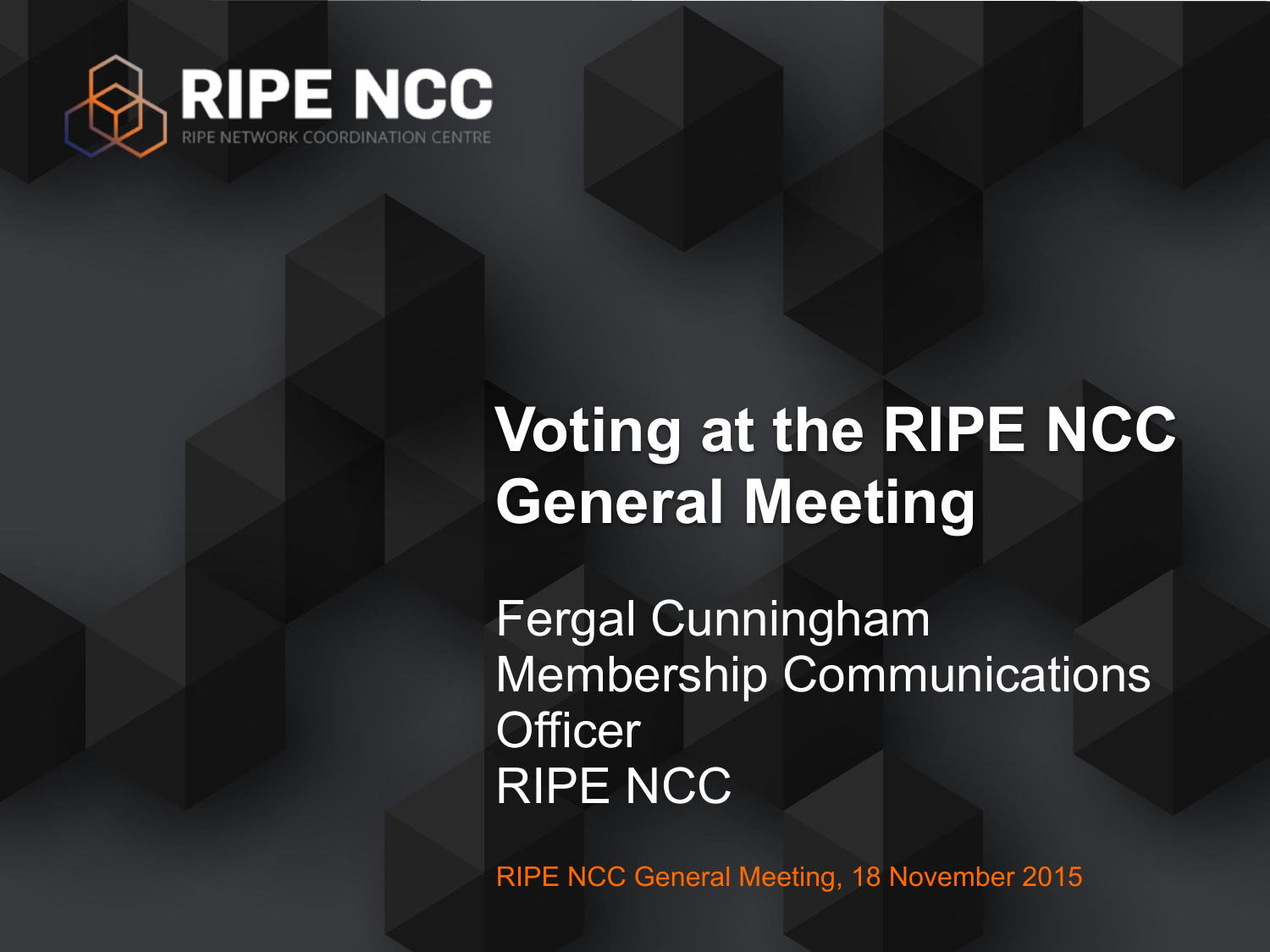#### **Current Registration**



• 688 votes registered at 17:15 today

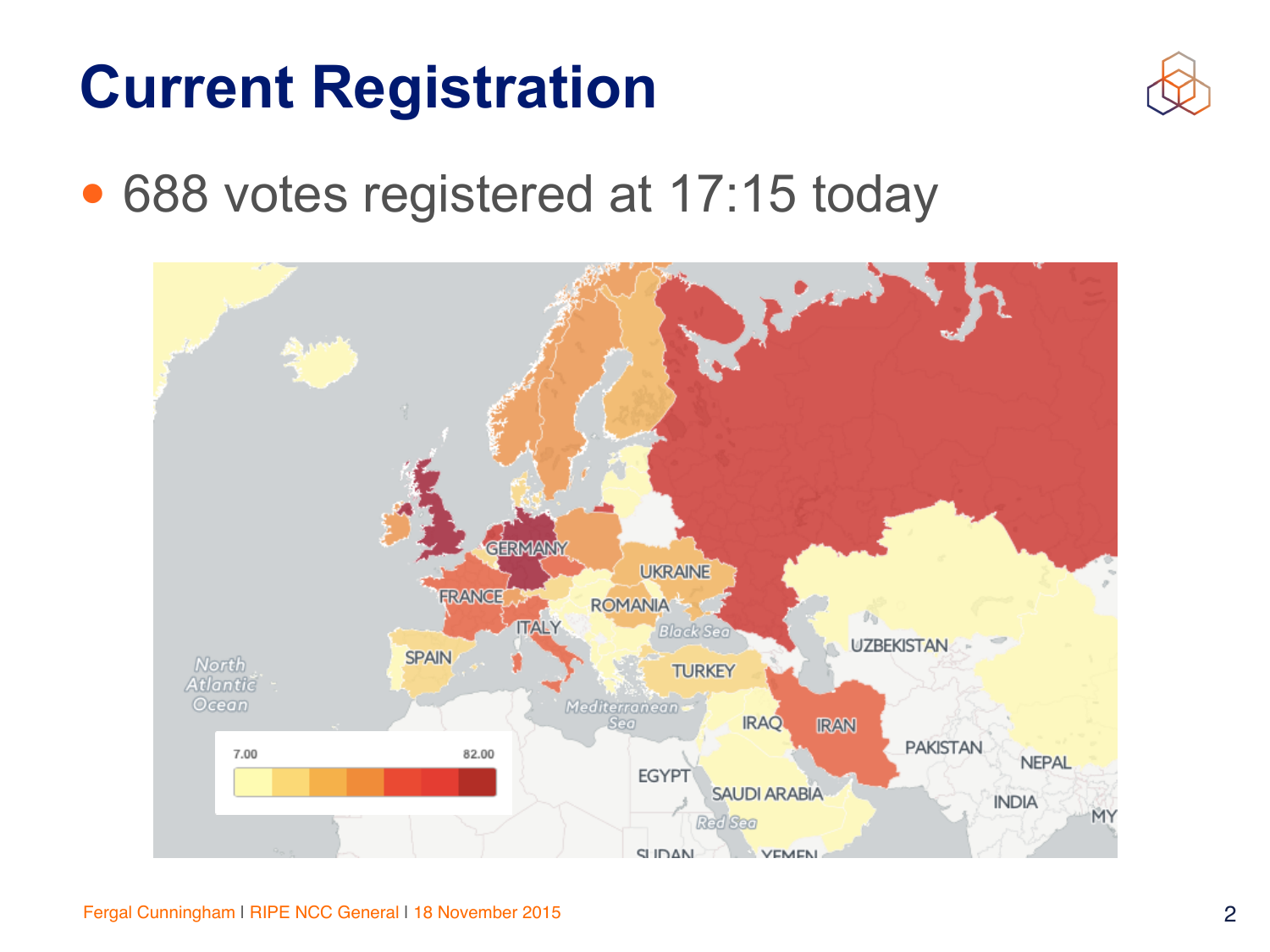## **Voting at the GM**



- Two ways to vote at the GM:
	- Paper ballot (attendees only)
	- Electronically (remote participants and attendees)
- All members were informed of their voting rights
- Voting starts at Agenda point 8
- **• Paper ballots MUST be handed in before you leave today**
- Electronic votes can be cast until 09:00 UTC+2 on Friday, 20 November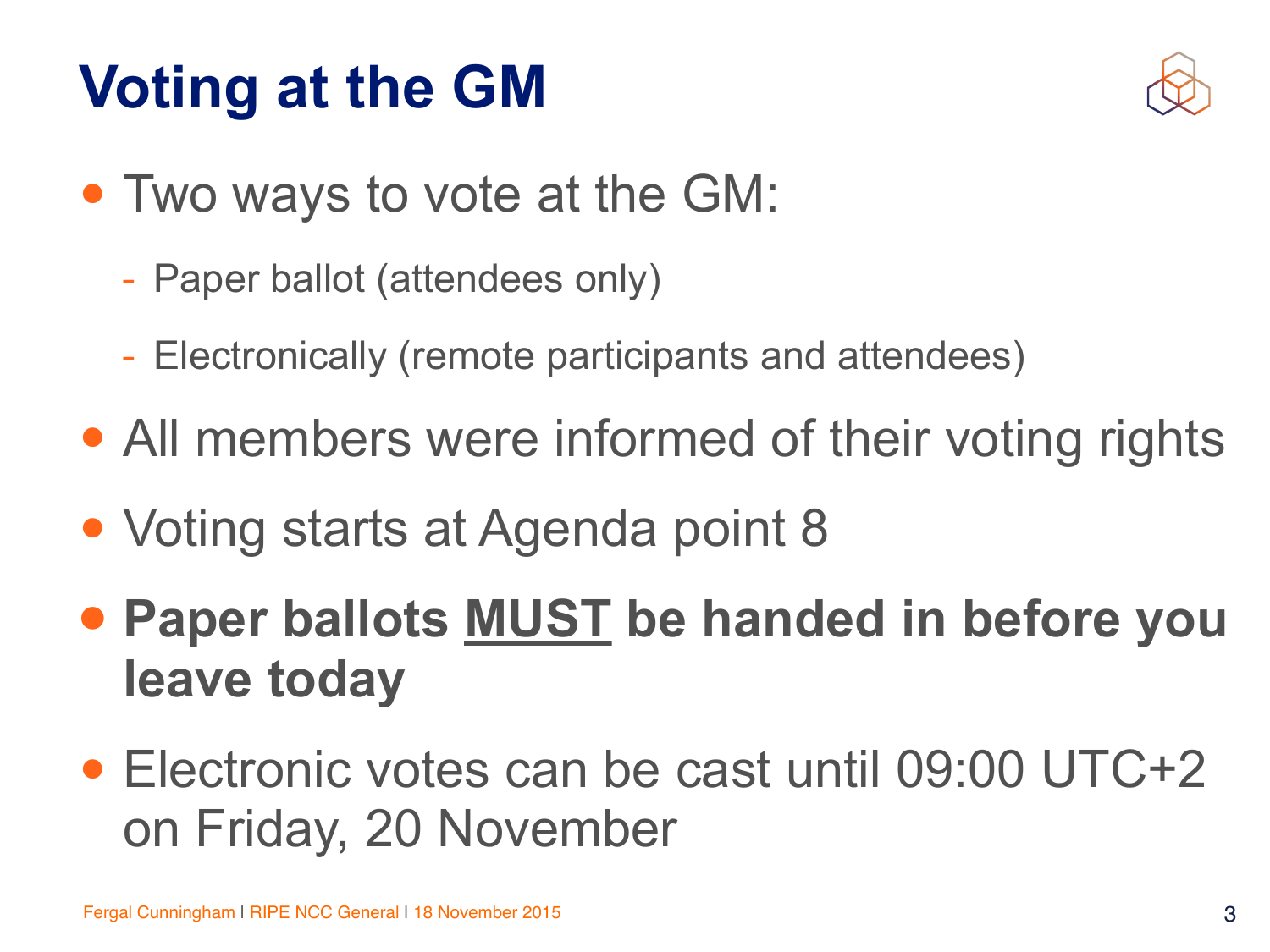#### **The Resolutions**



- Both resolutions need more than 50% of YES votes to be approved
- Abstentions are noted but do not affect the count
- Paper ballots Make a mark in **one box only**!
- Electronic voters received link to voting application today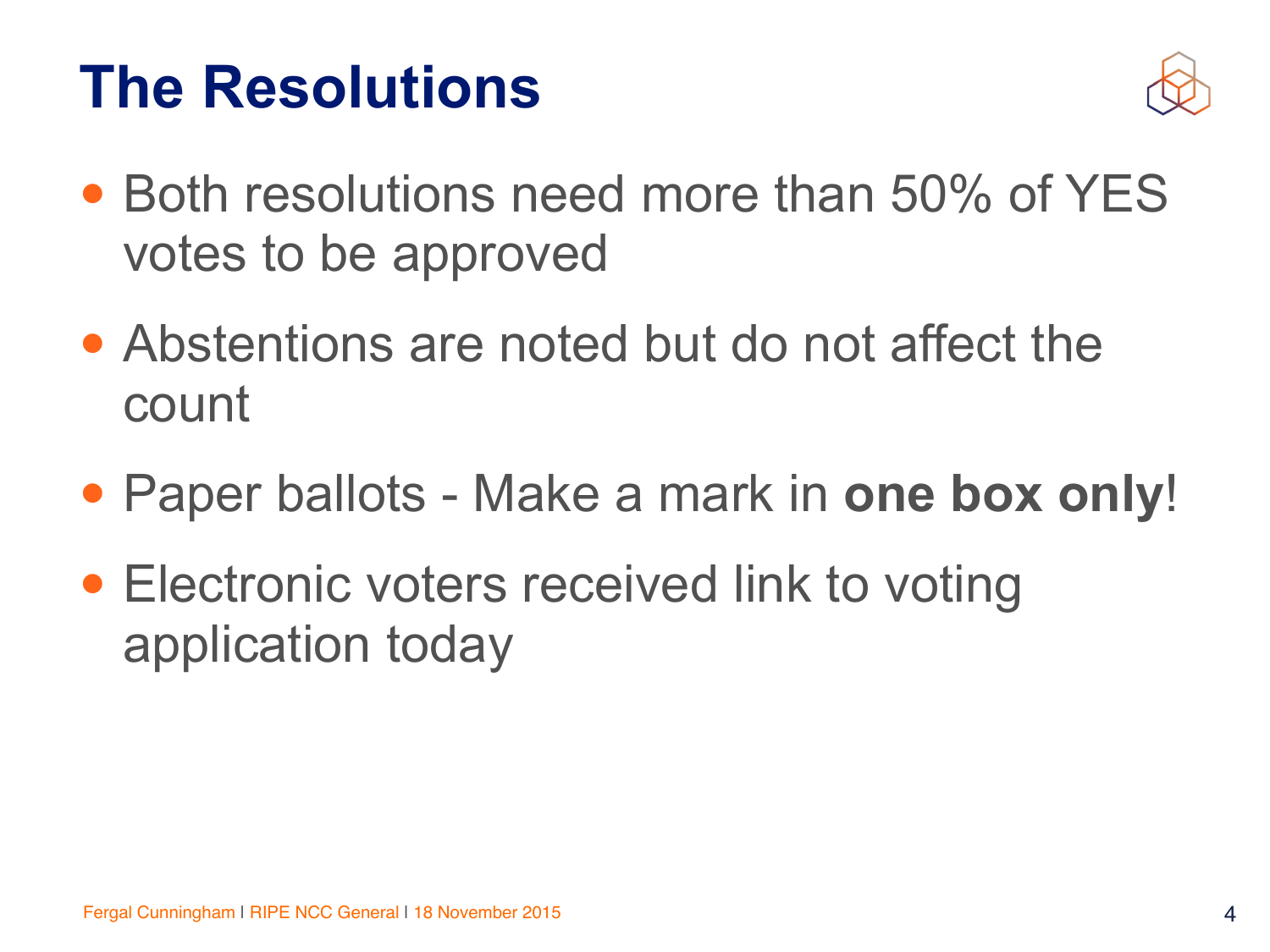## **Counting the Votes**



- We use the third party BigPulse system for voting
- After the voting deadline passes, paper votes are added to the electronic votes in the BigPulse system
- Independent observers from the other RIRs oversee the input of paper ballots into the system
- The paper ballots are stored in the hotel safe until 09:00 on Friday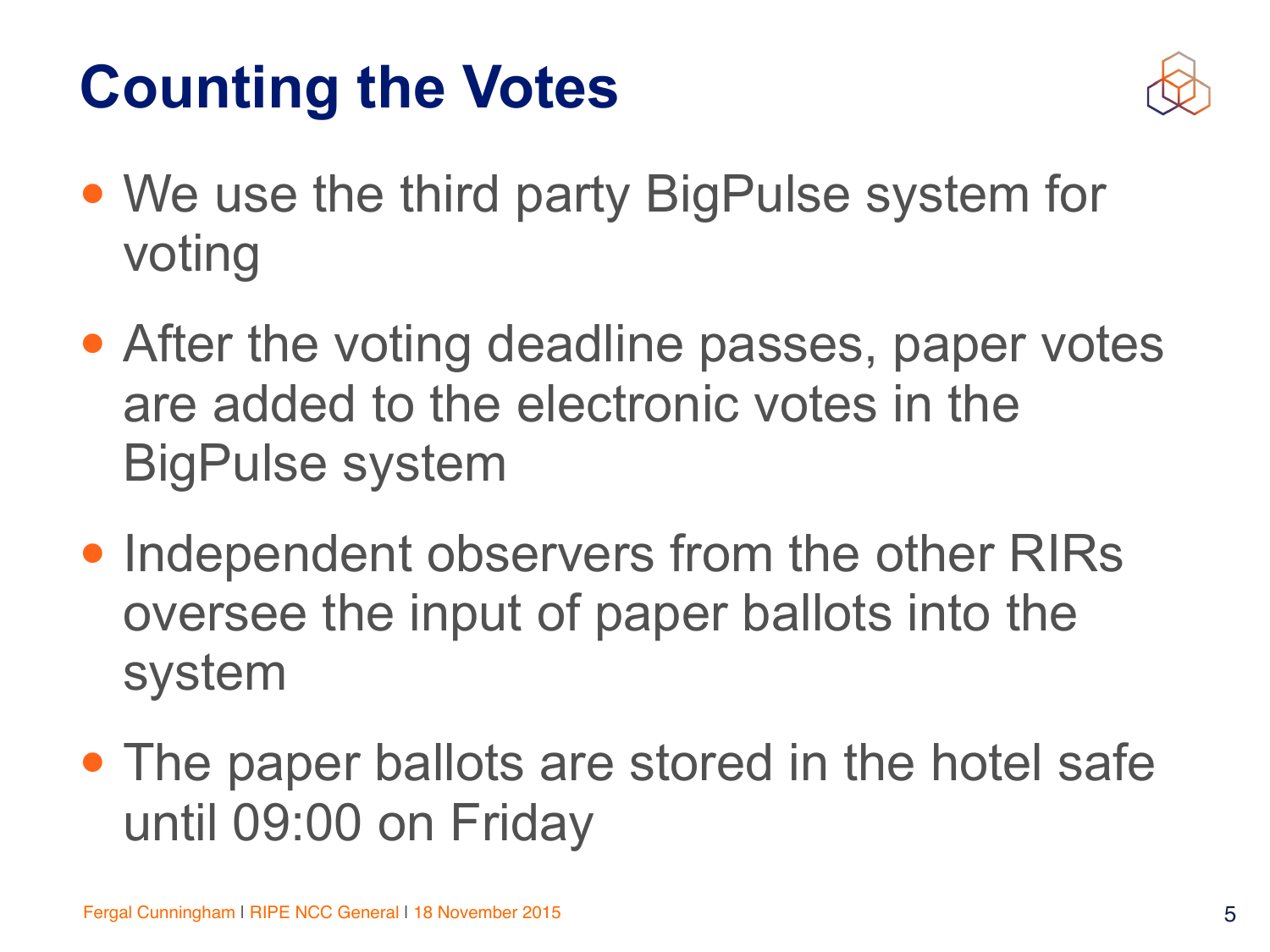### **Announcing the Results**



- At 10:45 UTC+2 on Friday, 20 November, the GM will reconvene in this room
- The Chairman of the Executive Board will announce the results
- The announcement will be broadcast live for remote participants

• [https://www.ripe.net/participate/meetings/gm/](https://www.ripe.net/participate/meetings/gm/meetings/november-2015/webstream) meetings/november-2015/webstream